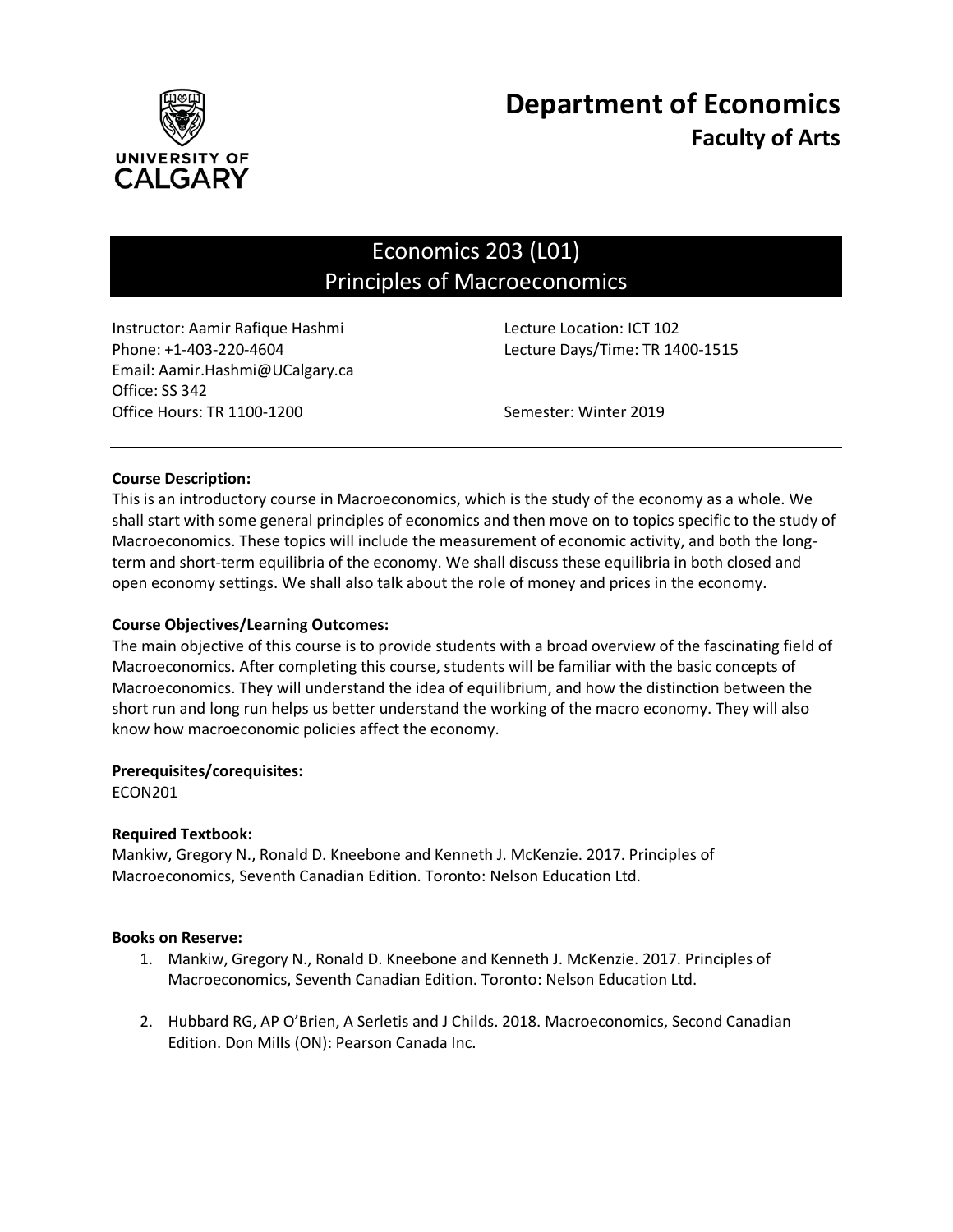## **Course Outline:**

- 1. Introduction (Chapters 1 and 2)
- 2. Measurement of Economic Activity (Chapters 5 and 6)
- 3. The Real Economy in the Long Run (Chapters 7, 8 and 9)
- 4. Money and Prices in the Long Run (Chapters 10 and 11)
- 5. Open-Economy Macroeconomics (Chapters 3, 12 and 13)
- 6. Economy in the Short Run (Chapters 14, 15 and 16)
- 7. Debates in Macroeconomic Policy (Chapter 17) and Macroeconomic Policy Simulations

## **Desire2Learn:**

This course will make use of the Desire2Learn (D2L) platform. Students who are registered in the course can log on at [http://d2l.ucalgary.ca](http://d2l.ucalgary.ca/) through their student centre. Please note that D2L features a class e-mail list that may be used to distribute course-related information. These e-mails go to your University of Calgary e-mail addresses only.

## **Tutorials:**

Students are expected to attend the weekly tutorial section to which they have been assigned. During the tutorials, the TA will discuss pre-assigned questions and additional material relevant to the course that is not covered in lectures.

## **Grade Determination and Final Examination Details:**

| In-class surprise quizzes (using TopHat, https://tophat.com ):      | 10%                 |
|---------------------------------------------------------------------|---------------------|
| Tutorial attendance:                                                | 5%                  |
| Assignments (one for each topic, six in total):                     | 10%                 |
| First Midterm (Thursday, February 14 <sup>th</sup> 2019, in class): | 15%                 |
|                                                                     | or                  |
|                                                                     | 20%*                |
| Second Midterm (Thursday, March 28 <sup>th</sup> 2019, in class):   | 15%                 |
|                                                                     | or                  |
|                                                                     | $20\%$ <sup>*</sup> |
| Final (registrar scheduled):                                        | 40%                 |

**\*The better of the two midterms will count for 20% and the other for 15%.**

*Grading Scale*

| A+ | $95 - 100$ | В    | $73 - 76$ | $C-$ | $60 - 62$ |
|----|------------|------|-----------|------|-----------|
| Α  | $85 - 94$  | B-   | $70 - 72$ | D+   | $56 - 59$ |
| А- | $80 - 84$  | $C+$ | $67 - 69$ |      | $50 - 55$ |
| B+ | $77 - 79$  |      | $63 - 66$ |      | $0 - 49$  |

Students must receive a passing grade on the final exam to pass the course.

The final examination will be comprehensive, scheduled by the Registrar, held in a classroom, and last 2 hours. If a student cannot write their final exam on the date assigned by the Registrar's Office, they need to apply for a deferred exam [www.ucalgary.ca/registrar/exams/deferred\\_final.](http://www.ucalgary.ca/registrar/exams/deferred_final) Under no circumstance will this be accommodated by the Department.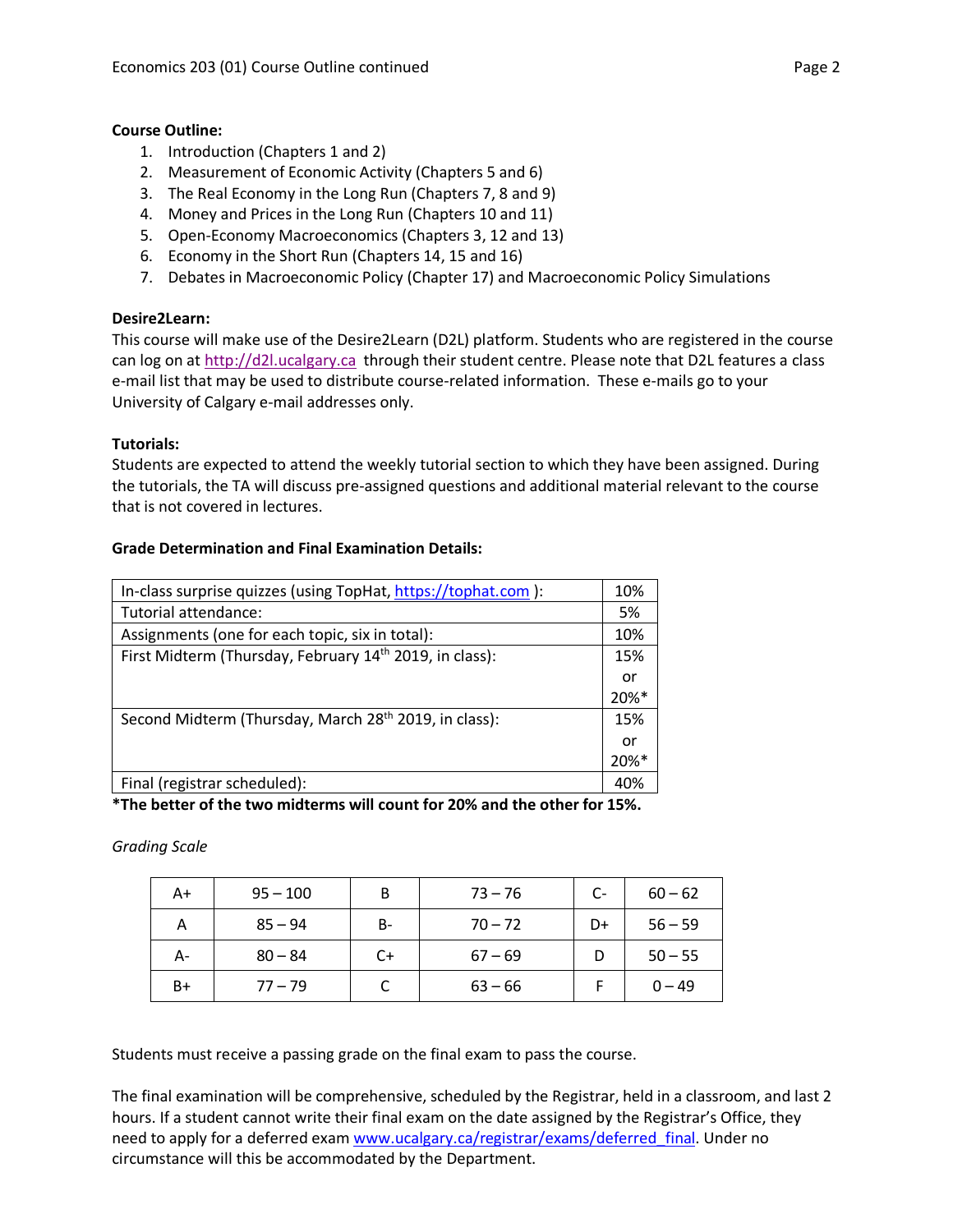All assignments, tests and exams will be based on multiple-choice questions. Non-programmable calculators WILL be allowed during the writing of tests or final examinations. As per the Writing Across the Curriculum Statement in the Calendar, writing and grading thereof will be a factor in the evaluation of student work.

Any student work which remains undistributed after the last day of classes will be available to students through the instructor's office during the instructor's office hours.

THERE WILL BE NO MAKEUP OR DEFERRED QUIZZES/TESTS/EXAMS under any circumstances, nor may the quizzes/tests/exams be written early. Students unable to write the quizzes/tests/exams because of documented illness, family emergency, religious observance, or university-sanctioned event will have the weight shifted to the final examination; otherwise a grade of zero will be assigned.

#### **Reappraisal of Grades and Intellectual Honesty:**

*For reappraisal of graded term work, see Calendar I.2* <http://www.ucalgary.ca/pubs/calendar/current/i-2.html>

*For reappraisal of final grade, see Calendar I.3* <http://www.ucalgary.ca/pubs/calendar/current/i-3.html>

*Statement of Intellectual Dishonesty, see Calendar K.4* <http://www.ucalgary.ca/pubs/calendar/current/k-4.html>

*Plagiarism and Other Academic Misconduct, see Calendar K.5* <http://www.ucalgary.ca/pubs/calendar/current/k-5.html>

#### **Academic Accommodations:**

The student accommodation policy can be found at: [ucalgary.ca/access/accommodations/policy.](http://www.ucalgary.ca/access/accommodations/policy)

Students needing an accommodation because of a disability or medical condition should communicate this need to Student Accessibility Services in accordance with the Procedure for Accommodations for Students with Disabilities [ucalgary.ca/policies/files/policies/student-accommodation-policy.](http://www.ucalgary.ca/policies/files/policies/student-accommodation-policy.pdf)

Students needing an Accommodation based on a Protected Ground other than disability should communicate this need, preferably in writing, to the course instructor.

#### **Important Dates:**

Please check:<http://www.ucalgary.ca/pubs/calendar/current/academic-schedule.html>

#### **Student Organizations:**

Faculty of Arts Students' Association (F.A.S.A.): Economics Department Representative Office: SS 803, E-mail: [econrep@fasaucalgary.ca](mailto:econrep@fasaucalgary.ca) and Web[: www.fasaucalgary.ca.](http://www.fasaucalgary.ca/)

Society of Undergraduates in Economics: [https://www.ucalgarysue.com/.](https://www.ucalgarysue.com/)

Society of Undergraduates in Economics is a student run organization whose main purpose is to assist undergraduate economics students to succeed both academically and socially at the University of Calgary. Services include access to the exam bank, career events such as Industry Night and information